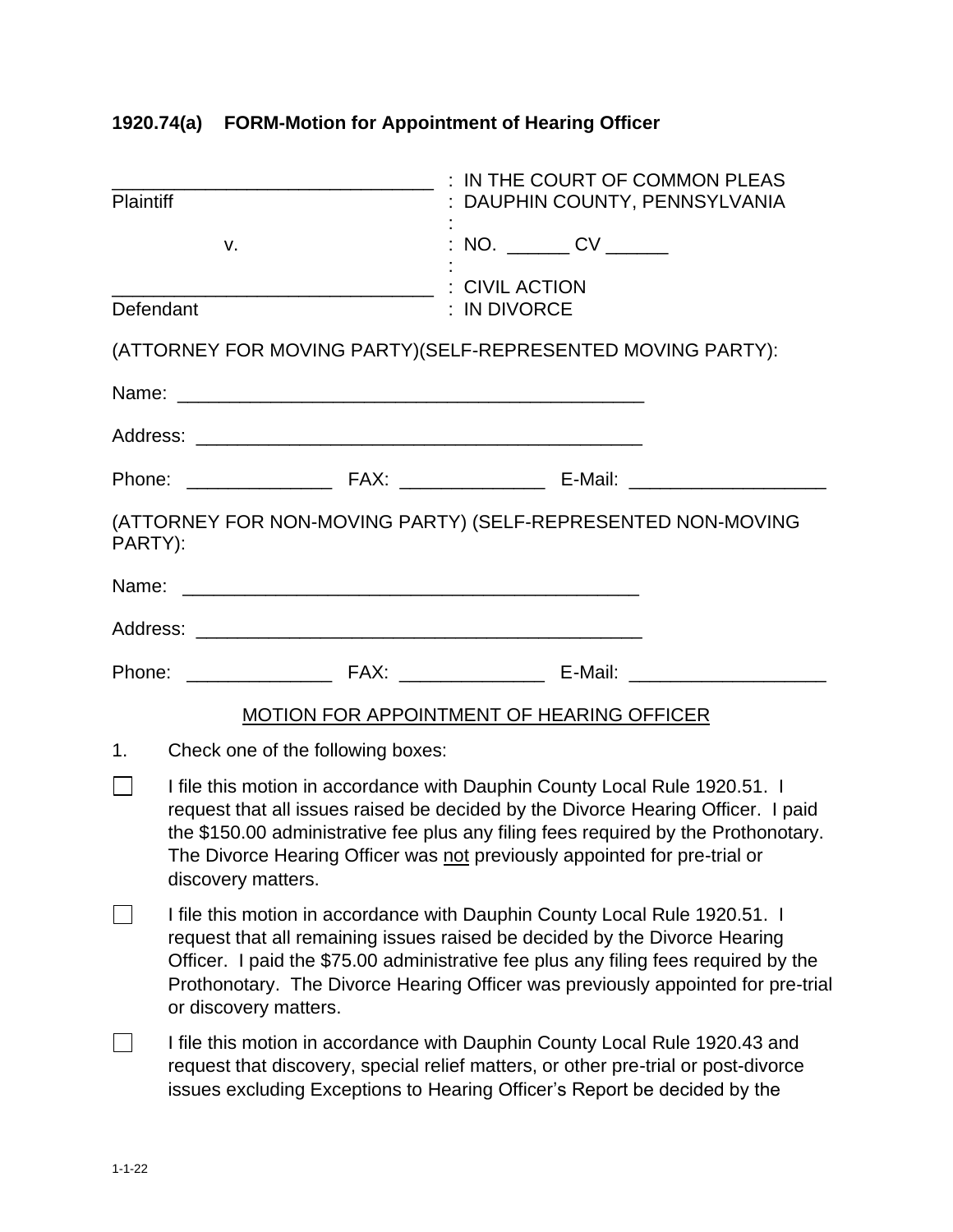Divorce Hearing Officer. I paid the \$75.00 administrative fee plus any filing fees required by the Prothonotary.

| 2. | _______________, (circle one)                                                                                                                                                                                                                                                                                                                    |  |  |  |
|----|--------------------------------------------------------------------------------------------------------------------------------------------------------------------------------------------------------------------------------------------------------------------------------------------------------------------------------------------------|--|--|--|
|    | PLAINTIFF/DEFENDANT, moves the Court to appoint a Divorce Hearing Officer<br>with respect to the following claims:                                                                                                                                                                                                                               |  |  |  |
|    | Annulment<br><b>Divorce</b><br>Alimony                                                                                                                                                                                                                                                                                                           |  |  |  |
|    | <b>Equitable Division of Marital Property</b><br>    Counsel Fees<br><b>Costs and Expenses</b><br>Other:<br><u> 1999 - John Harry Harry Harry Harry Harry Harry Harry Harry Harry Harry Harry Harry Harry Harry Harry Harry Harry Harry Harry Harry Harry Harry Harry Harry Harry Harry Harry Harry Harry Harry Harry Harry Harry Harry Harr</u> |  |  |  |
|    |                                                                                                                                                                                                                                                                                                                                                  |  |  |  |
| 3. | The plaintiff's current mailing address is                                                                                                                                                                                                                                                                                                       |  |  |  |
|    |                                                                                                                                                                                                                                                                                                                                                  |  |  |  |
|    |                                                                                                                                                                                                                                                                                                                                                  |  |  |  |
| 4. | The defendant's current mailing address is                                                                                                                                                                                                                                                                                                       |  |  |  |
|    |                                                                                                                                                                                                                                                                                                                                                  |  |  |  |
| 5. | The non-moving party (circle one) (has) (has not) appeared in the action (circle<br>one) (personally) (by his/her attorney)                                                                                                                                                                                                                      |  |  |  |
| 6. | The statutory ground(s) for divorce (is)(are):                                                                                                                                                                                                                                                                                                   |  |  |  |
|    |                                                                                                                                                                                                                                                                                                                                                  |  |  |  |
|    |                                                                                                                                                                                                                                                                                                                                                  |  |  |  |
| 7. | Discovery (circle one) (is) (is not) complete.                                                                                                                                                                                                                                                                                                   |  |  |  |
| 8. | If the Hearing Officer's appointment is for resolution of a divorce, an<br>annulment, or ancillary claims, the parties have complied with Pa.R.C.P. Nos.<br>1920.31, 1920.33, and 1920.46, as applicable.                                                                                                                                        |  |  |  |
| 9. | Check and compete the applicable paragraph(s):                                                                                                                                                                                                                                                                                                   |  |  |  |

 $\Box$ (a) The action is not contested.